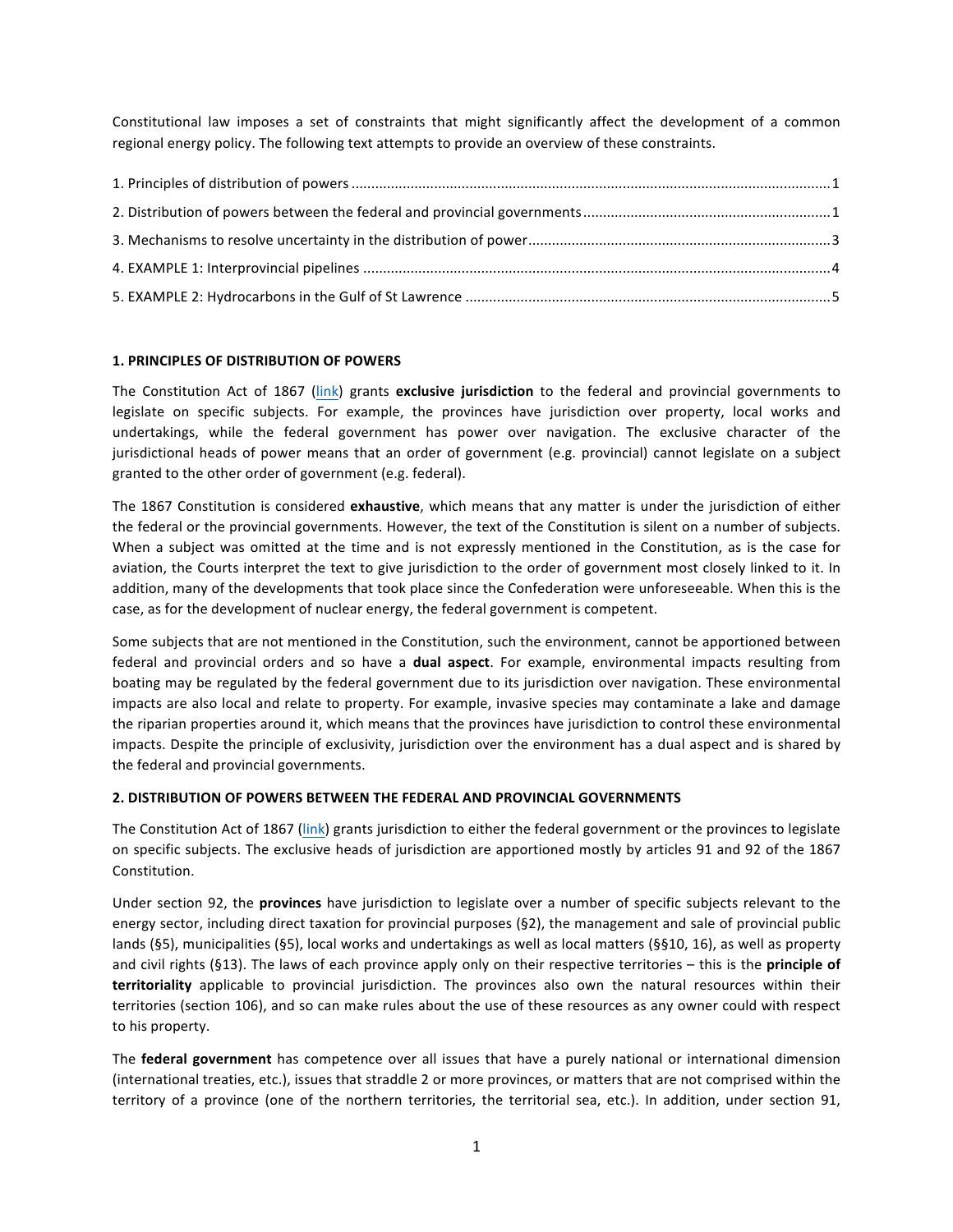Ottawa has jurisdiction to legislate over a number of specific subjects relevant to the energy sector, including federal public property (§1A), the regulation of trade and commerce (§2), taxation, money and credit (§3 & 4), navigation and shipping (§10), Indians and reserves (§24), among others. Finally, section 92§10 grants power to the federal government over transportation and communication undertakings in more than one province  $-$  local undertakings remain under provincial jurisdictions.

In *Westcoast Energy Inc. v. Canada* (link), the principal issue was whether a number of proposed natural gas processing plants and compressor facilities formed part of a federal natural gas pipeline transportation undertaking. While the proposed processing plants and compressor facilities were entirely located on 2 specific sites in British Columbia, the system to which they were connected was considered on the whole to be a federal undertaking: raw natural gas was received from production fields located in the Yukon, the Northwest Territories, Alberta and British Columbia, transported to processing plants in British Columbia and then shipped through the mainline transmission pipeline to delivery points within British Columbia, Alberta and the United States. The Court concluded that the proposed plants and facilities were under federal jurisdiction and stated the applicable tests:

"It is well settled that the proposed facilities may come within federal jurisdiction under *s.* 92(10) (a) in one of two ways. First, they are subject to federal jurisdiction if the Westcoast mainline transmission pipeline, *gathering pipelines and processing plants, including the proposed facilities, together constitute a single federal* work or undertaking. Second, if the proposed facilities do not form part of a single federal work or undertaking, they come within federal jurisdiction if they are integral to the mainline transmission *pipeline.*

More specifically, the Court found that the undertakings were under federal jurisdiction because they constituted a single federal work as they met the following conditions:

*"In order for several operations to be considered a single federal undertaking for the purposes of s.* 92(10) (a), they must be functionally integrated and subject to common management, control and *direction.* Professor Hogg states, at p. 22-10, that "[i]t is the degree to which the [various business] *operations are integrated in a functional or business sense that will determine whether they constitute one undertaking* or not". He adds, at p. 22-11, that the various operations will form a single undertaking if they *are* "actually operated in common as a single enterprise". In other words, common ownership must be *coupled with functional integration and common management. A physical connection must be coupled*  with an operational connection. A close commercial relationship is insufficient."

• These principles raise questions about the true character of provincial electricity transmission systems and undertakings connected to the continental grid (Hydro-Quebec?). Could it be that some technical hurdles to continental integration actually facilitate the affirmation of provincial jurisdiction?

A number of Supreme Court of Canada decisions in the 1970s applied such principles to strike down attempts by the provinces to regulate their energy industries. The result of these decisions was significant discontent in the provinces who perceived their constitutional authority was being eroded in favor of the federal government. As a solution to this dispute between Canada and the provinces, section 92A was negotiated into the 1982 Constitution to grant some measure of authority to the provinces over their energy industries, including the management and control, taxation, and export of energy assets:

**92A.** (1) In each province, the legislature may exclusively make laws in relation to

a) exploration for non-renewable natural resources in the province;

b) development, conservation and management of non-renewable natural resources and forestry *resources in the province, including laws in relation to the rate of primary production therefrom; and*

*c*) development, conservation and management of sites and facilities in the province for the *generation and production of electrical energy.*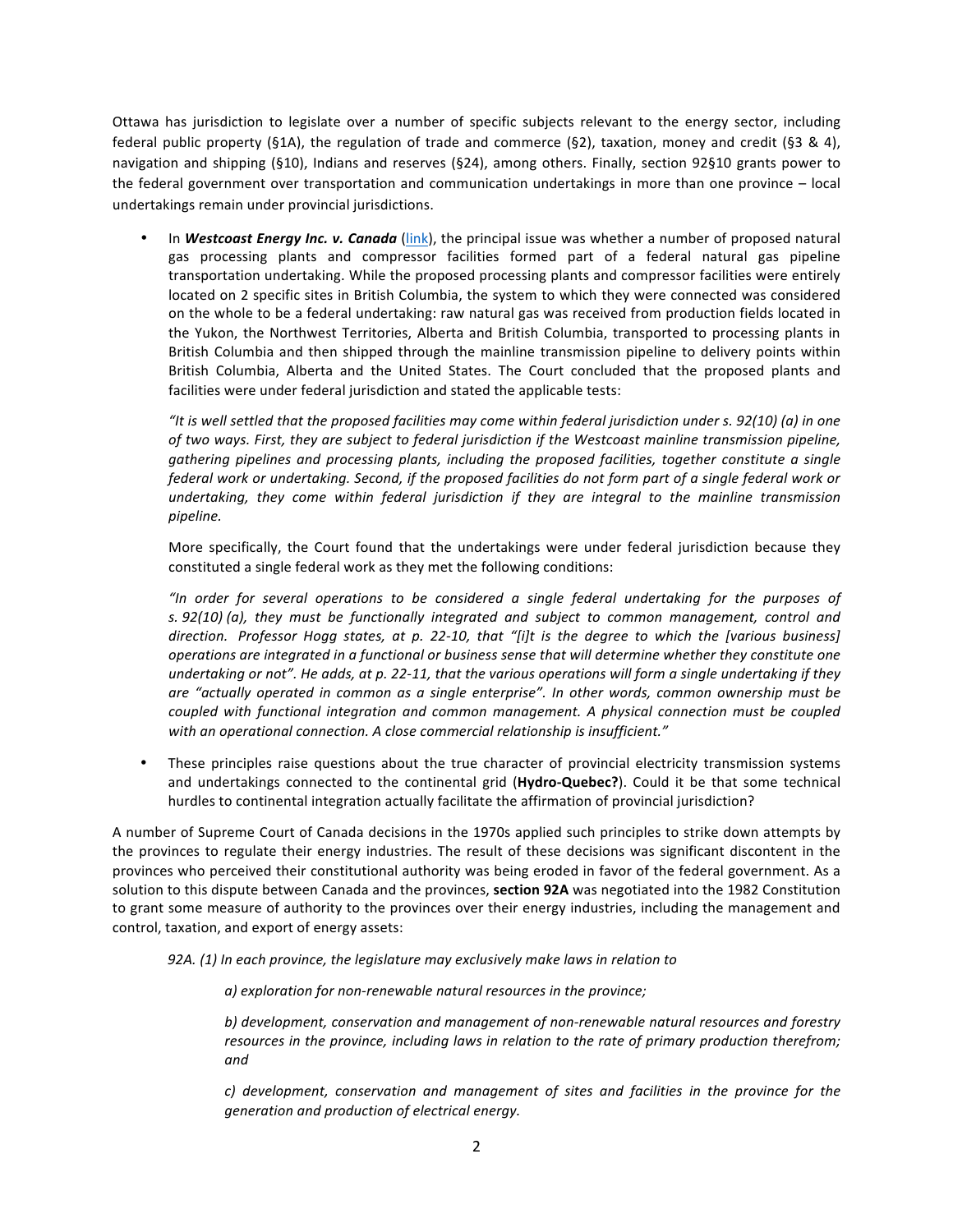(2) In each province, the legislature may make laws in relation to the export from the province to another part of Canada of the primary production from non-renewable natural resources and forestry resources in *the province and the production from facilities in the province for the generation of electrical energy, but* such laws may not authorize or provide for discrimination in prices or in supplies exported to another part *of Canada.*

(3) Nothing in subsection (2) derogates from the authority of Parliament to enact laws in relation to the *matters referred to in that subsection and, where such a law of Parliament and a law of a province conflict, the law of Parliament prevails to the extent of the conflict.* 

(4) In each province, the legislature may make laws in relation to the raising of money by any mode or *system of taxation in respect of*

*a*) non-renewable natural resources and forestry resources in the province and the primary *production therefrom, and*

*b)* sites and facilities in the province for the generation of electrical energy and the production *therefrom,*

whether or not such production is exported in whole or in part from the province, but such laws may not *authorize* or provide for taxation that differentiates between production exported to another part of *Canada and production not exported from the province.* [...]

Section 92A has given more legislative power to the provinces. However, section 92A has not necessarily increased the probability of cooperation between different governments to develop a common energy policy. For example, section 92A has long been touted as a basis for Newfoundland to take unilateral action in the **Churchill/Muskrat** Falls dispute, according to DEPARTMENT OF NATURAL RESOURCES, Legal Options: S92A, Good Faith and *Requlatory Proceeding*, Saint-Jean, Newfoundland and Labrador, 2012 (link):

*"Since 1982, various suggestions have been made as to how Newfoundland and Labrador might use the*  powers provided under section 92A to gain access to electricity from the Upper Churchill. One proposal is *that the Government of Newfoundland and Labrador use the powers provided by section 92A to require CFLCo to deliver enough of the Upper Churchill's hydroelectric production to meet the future energy* needs of the province. In the context of the debate around the proposed Muskrat Falls development, it is suggested that this is an alternative to Muskrat Falls. Further, it has been suggested that the price that *would have to be paid for such power, if any, would be so low that this option would be superior to the* economics of the proposed Muskrat Falls development.

*Any* use by the Government of section 92A to access power from the Upper Churchill hydroelectric *development would have to pass three tests in order to be feasible. First, the mechanism (whether it was legislation, regulation etc.)* would have to be upheld by the courts as being constitutional. Second, the *cost* of the electricity involved would have to be low enough to make it preferable to other options. *Finally, the mechanism would have to provide now the required level of certainty to Government and Nalcor* that the power would be delivered as and when required."

## **3. MECHANISMS TO RESOLVE UNCERTAINTY IN THE DISTRIBUTION OF POWER**

The principles of exclusivity and exhaustiveness combined with the difficulty in linking many subjects to one order of government have generated judicial uncertainty and conflicts: when one of the applicable principles is not observed, a specific law may be struck down by the Courts as unconstitutional. To ascertain the constitutionality of a law, the Courts have devised the following process:

i) Determine the pith and substance of a law: This initial analysis consists of an inquiry into the true nature of the law in question for the purpose of identifying the matter to which it essentially relates among the matters listed at sections 91 and 92 and other articles previously mentioned. To determine the pith and substance, 2 aspects must be examined: the purpose and the effect of the law or provisions. At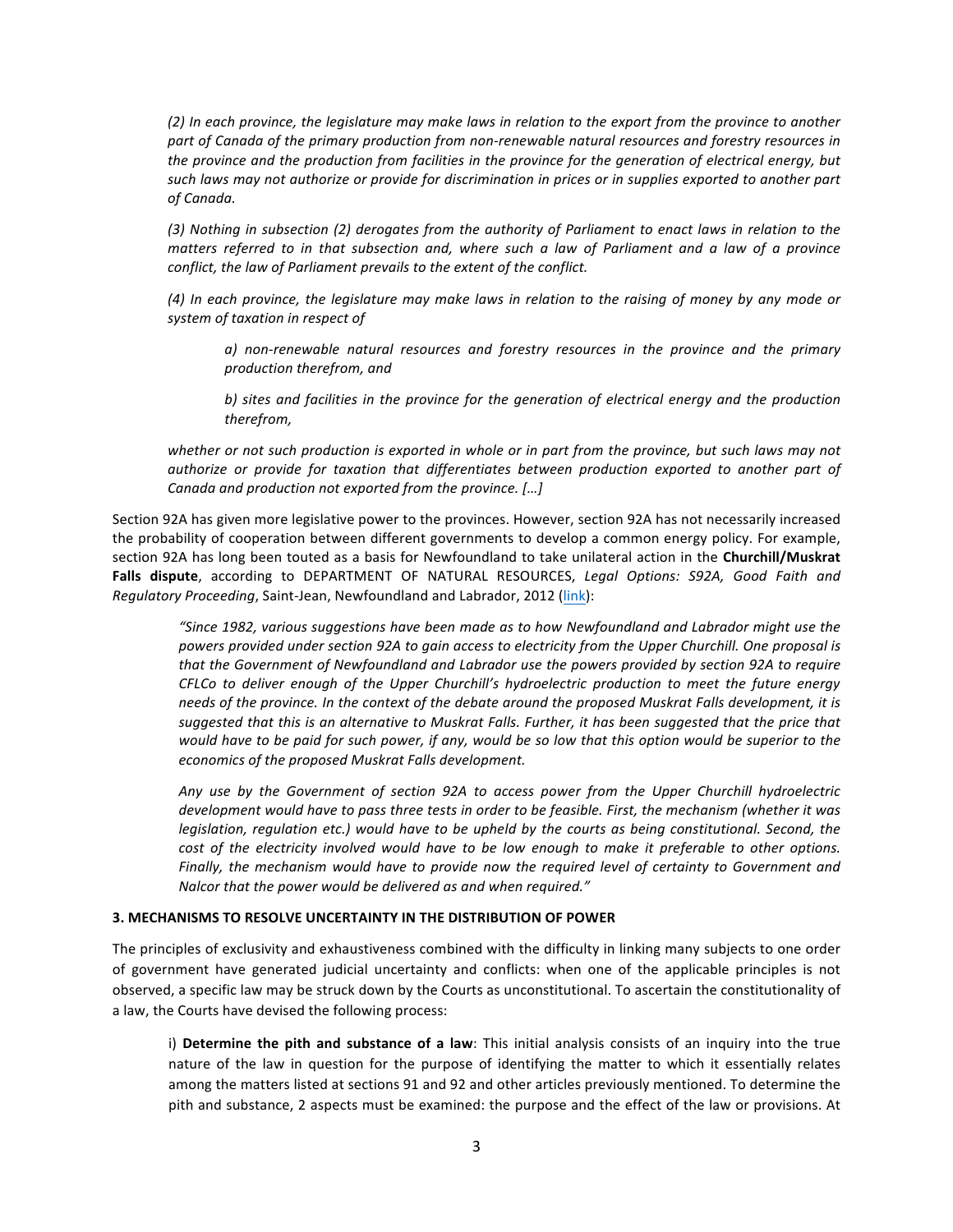this stage, only primary or dominant effects must be taken into account to determine the validity of a law, not secondary effects.

The result of this analysis is either: the law is attached to a matter allocated to the legislature that enacted it and valid; or, the law is unrelated to a matter allocated to the legislature that enacted it and invalid.

ii) If the law is invalid because unrelated to a matter allocated to the legislature that enacted it, it might still be saved by the **ancillary power doctrine**. The development of the ancillary power comes from the recognition that a degree of jurisdictional overlap is inevitable. The validity of measures that lie outside a legislature's competence is accepted if these measures constitute an integral part of a broader legislative scheme within *bona fide* jurisdiction. To decide whether the doctrine can actually save the law: 1) the law has to have a rational and functional link with *bona fide* jurisdiction; and 2) the law must actively further a purpose within *bona fide* jurisdiction.

iii) If the law is attached to a matter allocated to the legislature that enacted it and valid, does the provision violate **interjurisdictional immunity**? The doctrine of interjurisdictional immunity relates to the principle of exclusivity and means that each order of government is sovereign within its own jurisdiction. If a law has incidental effects that impair a vital or essential part of a jurisdiction granted to the other order of government, then the principle of interjurisdictional immunity is violated and the law is inapplicable.

iv) If the law is attached to a jurisdictional matter allocated to the legislature that enacted it and valid, and there is no violation of interjurisdictional immunity, the courts must still assess whether it conflicts with another valid and applicable law. In these instances, the doctrine of **federal parmamoutcy** applies. According to the doctrine of federal paramountcy, when the operational effects of provincial legislation are incompatible with federal legislation, the federal legislation must prevail and the provincial legislation is rendered inoperative to the extent of the incompatibility. The doctrine applies not only to cases in which the provincial legislature has legislated pursuant to its ancillary power to trench on an area of federal jurisdiction, but also to situations in which the provincial legislature acts within its primary powers, and federal Parliament pursuant to its ancillary powers.

#### **4. EXAMPLE OF CONSTITUTIONAL LAW'S IMPACT ON THE ENERGY SECTOR: INTERPROVINCIAL PIPELINES**

[This part of the text relies on Penny BECKLUMB, *Provincial Jurisdiction over Interprovincial Pipelines*, HillNote Number 2013-13-E, Library of Parliament Research Publications (link)]

Although the federal government has jurisdiction over interprovincial pipelines based, *inter alia*, on its international and interprovincial trade and commerce legislative power, provinces may also have some influence over pipelines that cross their boundaries.

Indeed, numerous matters related to interprovincial pipelines – provincial Crown land, property and civil rights, and direct taxation in a province – fall within provincial jurisdiction. Hence, a province may enact laws relating to provincial matters that incidentally affect an interprovincial pipeline. For example, it might pass a tax law that happens to apply to pipelines in the province.

Environmental assessment legislation is an example of valid provincial legislation that could affect an interprovincial pipeline. Each province has enacted environmental assessment legislation to protect components of the environment under its jurisdiction.

For example, the *Environmental Impact Assessment Requlation* (New Brunswick), NB Reg 87-83, Annex A, h)ii) – renders applicable to "all pipelines exceeding five kilometres in length" (link) the assessment procedure provided under New Brunswick law.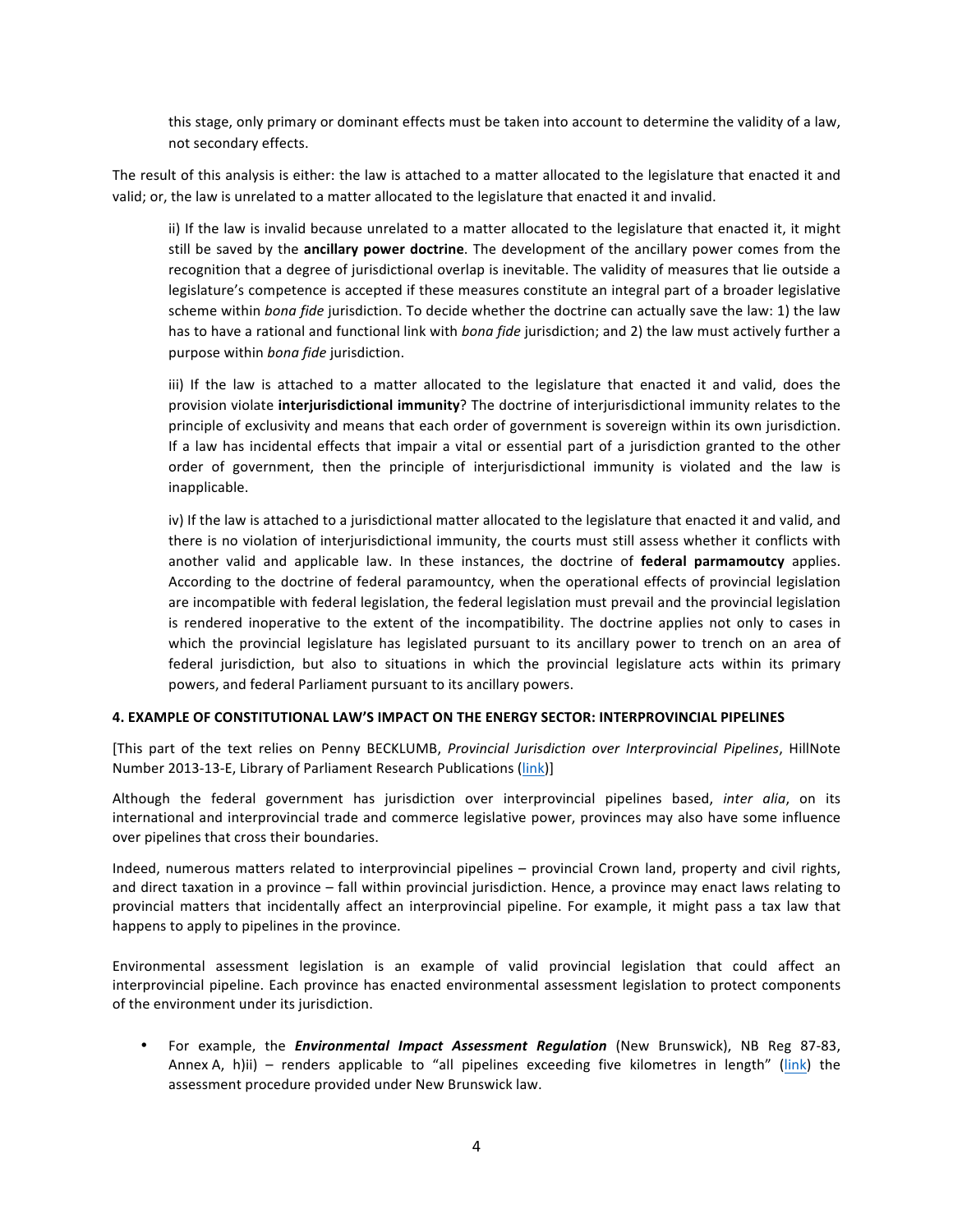Under such legislations, the administrative authority performing the assessment may have the power to refuse a permit authorizing the pipeline project, or may have the power to impose very onerous conditions on the pipeline project further to the assessment.

That said, if the provincial terms and conditions were strict enough to render the project unfeasible, a court reviewing the matter could find that the provincial decision affected a "vital part" of the pipeline. On that basis, the court would rule that the provincial decision did not apply to the pipeline.

- This is in line with the findings of the Supreme Court in *Quebec (Attorney General) v. Canadian Owners* and Pilots Association (link), according to which even if a provincial enactment were valid, a court could rule that the law did not apply to an interprovincial pipeline if the law would affect a "vital part" of the pipeline and, therefore, unacceptably interfere with the project.
- On September 19, 2014 in *Bank of Montreal v. Marcotte* (link), the Supreme Court made the following remarks to qualify the application and extent of the doctrine of interjurisdictional immunity:

*"Interjurisdictional immunity operates to prevent laws enacted by one level of government from impermissibly* trenching on the "unassailable core" of jurisdiction reserved for the other level of government... While interjurisdictional *immunity remains an extant constitutional doctrine, this Court has cautioned against excessive reliance on it.* A broad application of the doctrine is in tension with the *modern* cooperative approach to federalism which favours, where possible, the application of statutes *enacted by both levels of government. As such, this Court in Canadian Western Bank v. Alberta, 2007 SCC*  22, [2007] 2 S.C.R. 3, held that the doctrine must be applied "with restraint" and "should in general be reserved for situations already covered by precedent" (paras. 67 and 77)... In the rare circumstances in which interjurisdictional immunity applies, a provincial law will be inapplicable to the extent that its *application* would "impair" the core of a federal power. Impairment occurs where the federal power is *"seriously or significantly trammel[ed]", particularly in our "era of cooperative, flexible federalism": Quebec (Attorney General)* v. Canadian Owners and Pilots Association, 2010 SCC 39, [2010] 2 *S.C.R.* 536 *("COPA"), at para.* 45." (paragraph 69 is also relevant)

Thus, to a certain extent, the application of provincial laws may constrain interjurisdictional pipeline projects, and generate delays or impose conditions in addition to federal regulation.

Parallels can be made with the recent "beluga" case in Québec (Centre québécois du droit de *l'environnement* c. *Oléoduc Énergie Est* – link (in French)), where an environmental NGO succeeded in obtaining a preliminary injunction against TransCanada to halt exploratory drilling operations for deep water harbor construction in the St-Lawrence Estuary due to Quebec Minisrty of the Environment's failure to provide to TransCanada a legally valid permit authorizing the drillings. In this case, the interjurisdictional immunity doctrine could have come in play to inhibit provincial law not on the basis of the federal trade and commerce competence, but rather on federal jurisdiction over navigation.

# **5. EXAMPLE OF CONSTITUTIONAL LAW'S IMPACT ON THE ENERGY SECTOR: HYDROCARBONS IN THE GULF OF ST LAWRENCE**

The federal government has jurisdiction of international, national and interprovincial issues, while the Provinces only have jurisdiction over their respective territories according to the principle of territoriality.

As a result, the federal government undoubtedly has exclusive jurisdiction over the exploration and exploitation of the natural resources on and in the continental shelf (extending at least 200 nautical miles from the ocean shore) adjacent to the Atlantic Provinces. Also, the federal government probably has exclusive jurisdiction over the territorial sea, which comprises the sea enclosed by New Brunswick, Newfoundland, Nova Scotia, Prince Edward Island, and Quebec (Gulf of St Lawrence).

In *Reference Re: Offshore Mineral Rights* (link), the Supreme Court of Canada stated the following: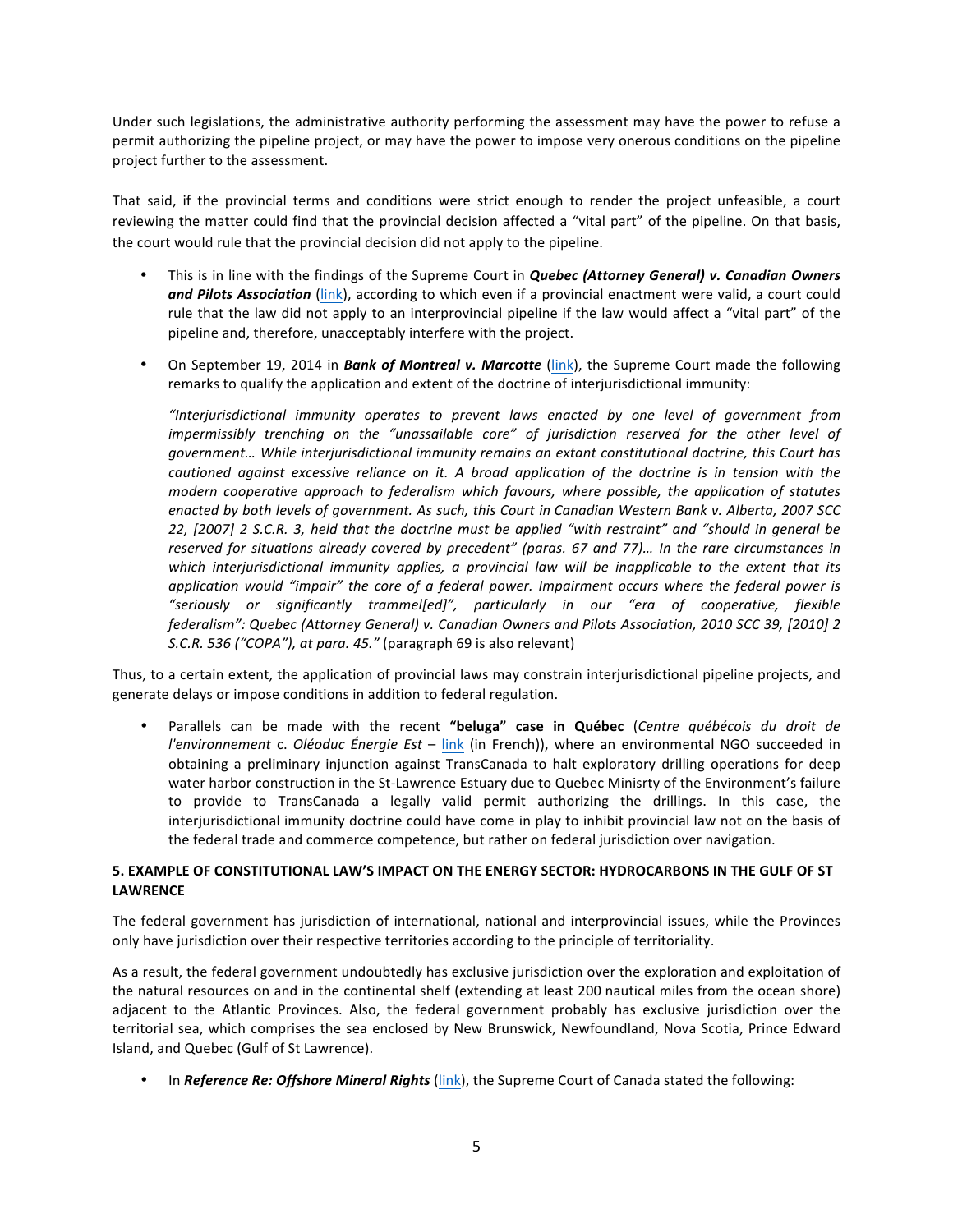**"As to the Continental Self**. The rights now recognized by international law to explore and exploit the natural resources of the continental shelf do not involve any extension of the territorial sea. The superjacent waters continue to be recognized as high seas. There is no historical, legal or constitutional basis upon which the province of British Columbia could claim the right to explore and exploit or claim *legislative jurisdiction over the resources of the continental shelf. There are two reasons why British Columbia lacks there rights: (i) the continental shelf is outside the boundaries of British Columbia, and (ii) Canada* is the sovereign state which will be recognized by international law as having the rights stated in the 1958 Geneva Convention, and it is Canada that will have to answer the claims of other members of the international community for breach of the obligations and responsibilities imposed by that convention."

"As to the Territorial Sea. The sovereign state which has the property in the bed of the territorial sea *adjacent to British Columbia is Canada.* At no time has British Columbia, either as a colony or a province, *had* property in these lands. It is the sovereign state of Canada that has the right to explore and exploit *these lands.*

*Canada has exclusive legislative jurisdiction in respect of these lands either under s. 91(1)(a) of the B.N.A.* Act or under the residual power in s. 91. British Columbia has no legislative jurisdiction since the lands in *question are outside its boundaries. The lands under the territorial sea do not fall within any of the*  enumerated heads of s. 92 since they are not within the province. Legislative jurisdiction with respect to such lands must, therefore, belong exclusively to Canada, for the subject matter is one not coming within the classes of subjects assigned exclusively to the legislatures of the provinces within the meaning of the *initial* words of s. 91 and may, therefore, properly be regarded as a matter affecting Canada generally and *covered* by the expression "the peace, order and good government of Canada". The mineral resources of these lands are of concern to Canada as a whole and go beyond local or provincial concern or interests."

- These findings have been confirmed and detailed with respect to the Continental Shelf adjacent to Newfoundland and Labrador in *Reference re Newfoundland Continental Shelf* (link).
- Federal legislation reflects the findings of the Supreme Court: see **Oceans Act** (link).
- However, some parts of the Gulf of St Lawrence, might still, in theory, fall under provincial jurisdiction. In *Reference re: Ownership of the Bed of the Strait of Georgia and Related Areas* (*link*), the Supreme Court found that the land and waters between Vancouver Island and the mainland were within British Columbia. Moreover, in *Re mineral and natural resources of the continental shelf*, the Court of Appeal of Newfoundland and Labrador found that Newfoundland and Labrador has jurisdiction over a 3 nautical mile territorial sea.

As a result, provincial rights and powers over marine resources generally depend on federal consent and concessions.

Nevertheless, the provinces have claimed jurisdiction and control over the Gulf of St Lawrence for most of the last century.

• According to André TURMEL, *Oil and Gas in the Gulf of St. Lawrence: From Exploration to Production*, Energy Law Bulletin, August 17, 2011 (link):

*"In 1964, the Maritimes and the provinces of Newfoundland and Labrador and Québec established their frontiers* within the Gulf of St. Lawrence and agreed to have mutually exclusive rights to deliver licences to explore for hydrocarbons within their respective portions of the Gulf. However, the federal government *never recognized this Joint Statement.* [...]

An agreement with the federal government was then necessary in order for the provinces to exploit the *hydrocarbons in the Gulf of St. Lawrence. Following the discovery of the Sable Island natural gas reserve (Venture)* a first agreement between Nova Scotia and the federal government was entered into 1982. In